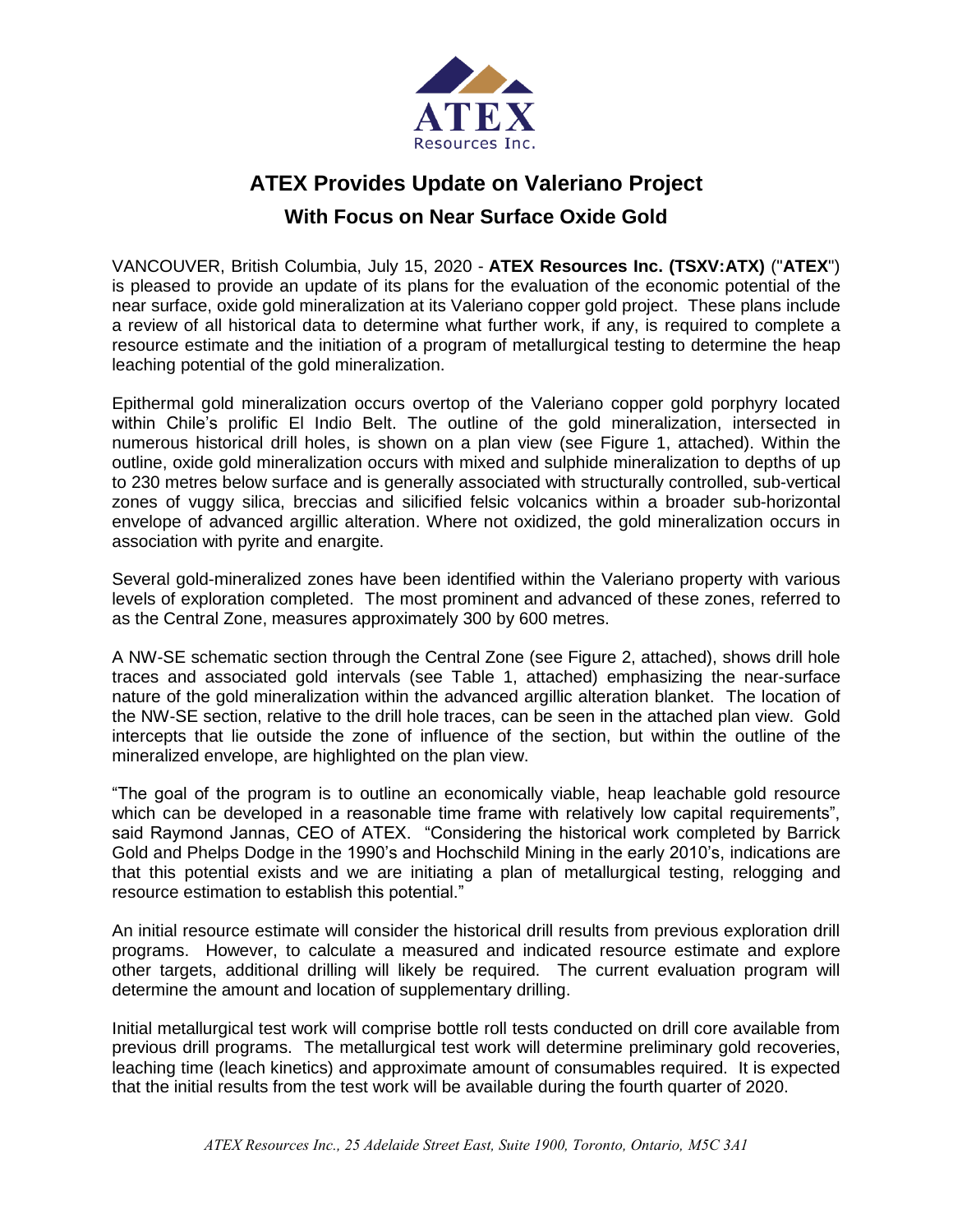

# **43-101 Disclosure**

The scientific and technical information in this press release has been reviewed by David R. Hopper, a Qualified Person as defined by National Instrument 43-101 Standards for Disclosure for Mineral Projects. Mr. Hopper is a Chartered Geologist of the Geological Society of London, Fellow No. 1030584, and has over 25 years of relevant experience in exploration of porphyryepithermal deposits.

# **About ATEX Resources Inc.**

ATEX is a mineral exploration company focused on the acquisition, development and monetization of projects throughout the Americas. ATEX's flagship property is the Valeriano copper gold project located in the northern portion of Chile's prolific El Indio Belt.

### **On behalf of ATEX Resources Inc.**

# **Dr. Raymond Jannas**

*For more information, email info@atexresources.com or call 1-647-287-3778.*

*Forward Looking Information -* This news release contains forward-looking statements, including predictions, projections and forecasts. Forward-looking statements include, but are not limited to: plans for the evaluation of the Valeriano property; the success of evaluation plans; the success of exploration activities; mine development prospects; and, potential for future metals production. Often, but not always, forward-looking statements can be identified by the use of words such as "plans", "planning", "expects" or "does not expect", "continues", "scheduled", "estimates", "forecasts", "intends", "potential", "anticipates", "does not anticipate", or describes a "goal", or variation of such words and phrases or state that certain actions, events or results "may", "could", "would", "might" or "will" be taken, occur or be achieved.

Forward-looking statements involve known and unknown risks, future events, conditions, uncertainties and other factors which may cause the actual results, performance or achievements to be materially different from any future results, prediction, projection, forecast, performance or achievements expressed or implied by the forward-looking statements. Such factors include, among others, changes in economic parameters and assumptions, the interpretation and actual results of current exploration activities; changes in project parameters as plans continue to be refined; the results of regulatory and permitting processes; future metals price; possible variations in grade or recovery rates; failure of equipment or processes to operate as anticipated; labour disputes and other risks of the mining industry; the results of economic and technical studies, delays in obtaining governmental approvals or financing or in the completion of exploration, as well as those factors disclosed in ATEX's publicly filed documents.

Although ATEX has attempted to identify important factors that could cause actual actions, events or results to differ materially from those described in forward-looking statements, there may be other factors that cause actions, events or results not to be as anticipated, estimated or intended. There can be no assurance that forward-looking statements will prove to be accurate, as actual results and future events could differ materially from those anticipated in such statements. Accordingly, readers should not place undue reliance on forward-looking statements.

*Neither the TSX Venture Exchange nor its Regulation Services Provider (as that term is defined in the policies of the TSX Venture Exchange) accepts responsibility for the adequacy or accuracy of this press release.*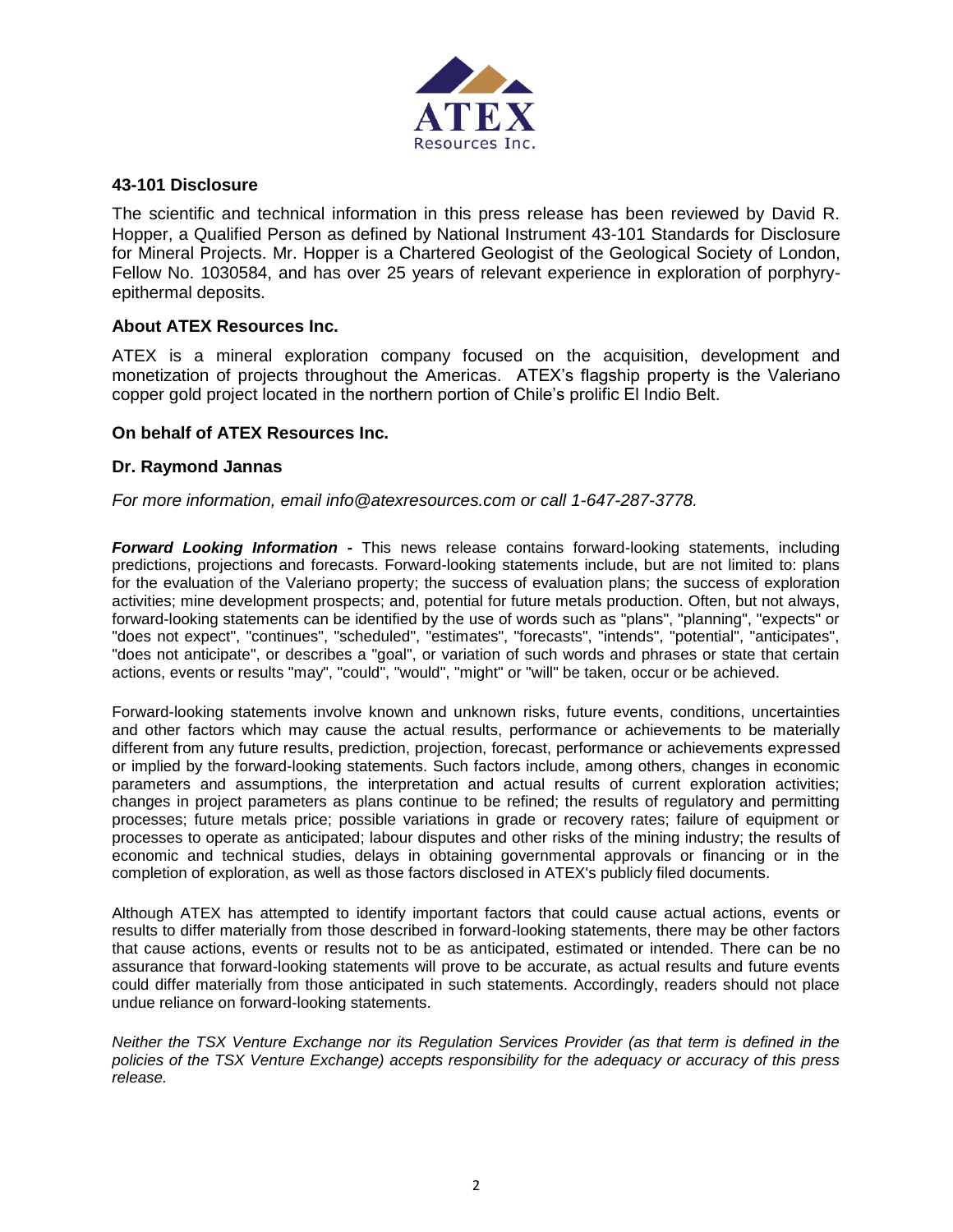



*Figure 1. Plan view showing the surface outline of the gold mineralization. The NW-SE section (Figure 2) is indicated by a solid red*  line. 75 metre influence on each side is shown by the red dashed lines. Within the gold mineralized envelope down to 230 m, oxide *mineralization occurs with mixed- and sulfide-mineralization. Quoted mineralized intercepts correspond exclusively to drill holes within the envelope with the exception to those shown in the Section (Figure 2). Assay intervals are based upon a 0.1 g/t Au cut off grade. The cut of grade ("COG") does not reflect any geological, economic or statistical control. Intercepts are defined on Au assay results only and make no consideration of geology. Up to 4 metres of internal dilution (samples below COG) were accepted. RDH refers to reverse circulation drill holes and DDH and VALDD refer to diamond drill holes.*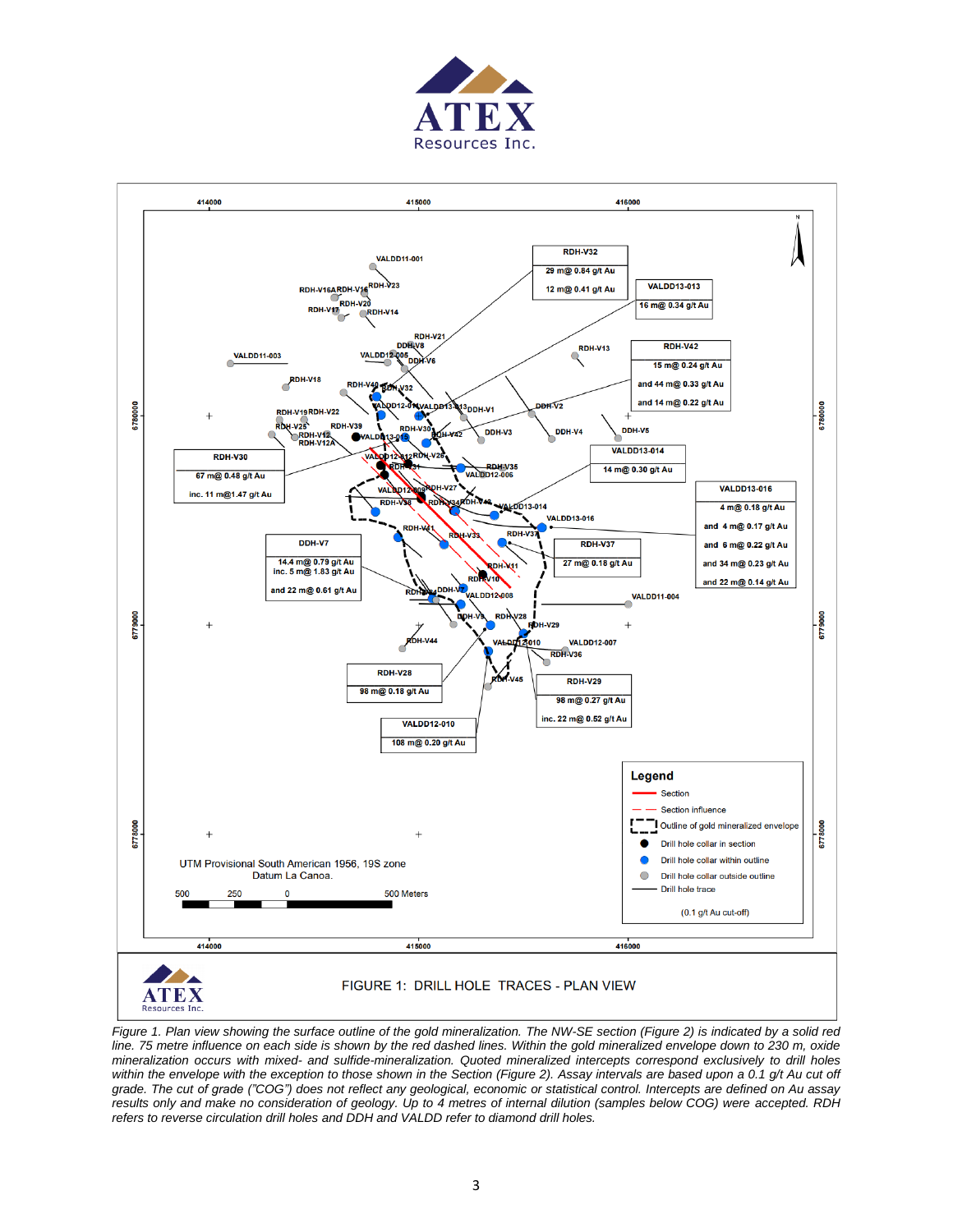



*Figure 2. NW-SE section looking NE through the Central Zone. 75 m of influence on each side. The approximate base of oxidation is represented by the red dashed line. Within the gold mineralized envelope, to a depth of 230 m below surface, oxide mineralization occurs with mixed- and sulfide-mineralization. Assay intervals are based upon a 0.1 g/t Au cut off grade ("COG"). The COG used does not reflect any geological, economic or statistical control. Intercepts are defined on Au assay results only and make no consideration of geology. Up to 4 metres of internal dilution (samples below COG) were accepted. RDH refers to reverse circulation drill holes and DDH and VALDD refer to diamond drill holes.*